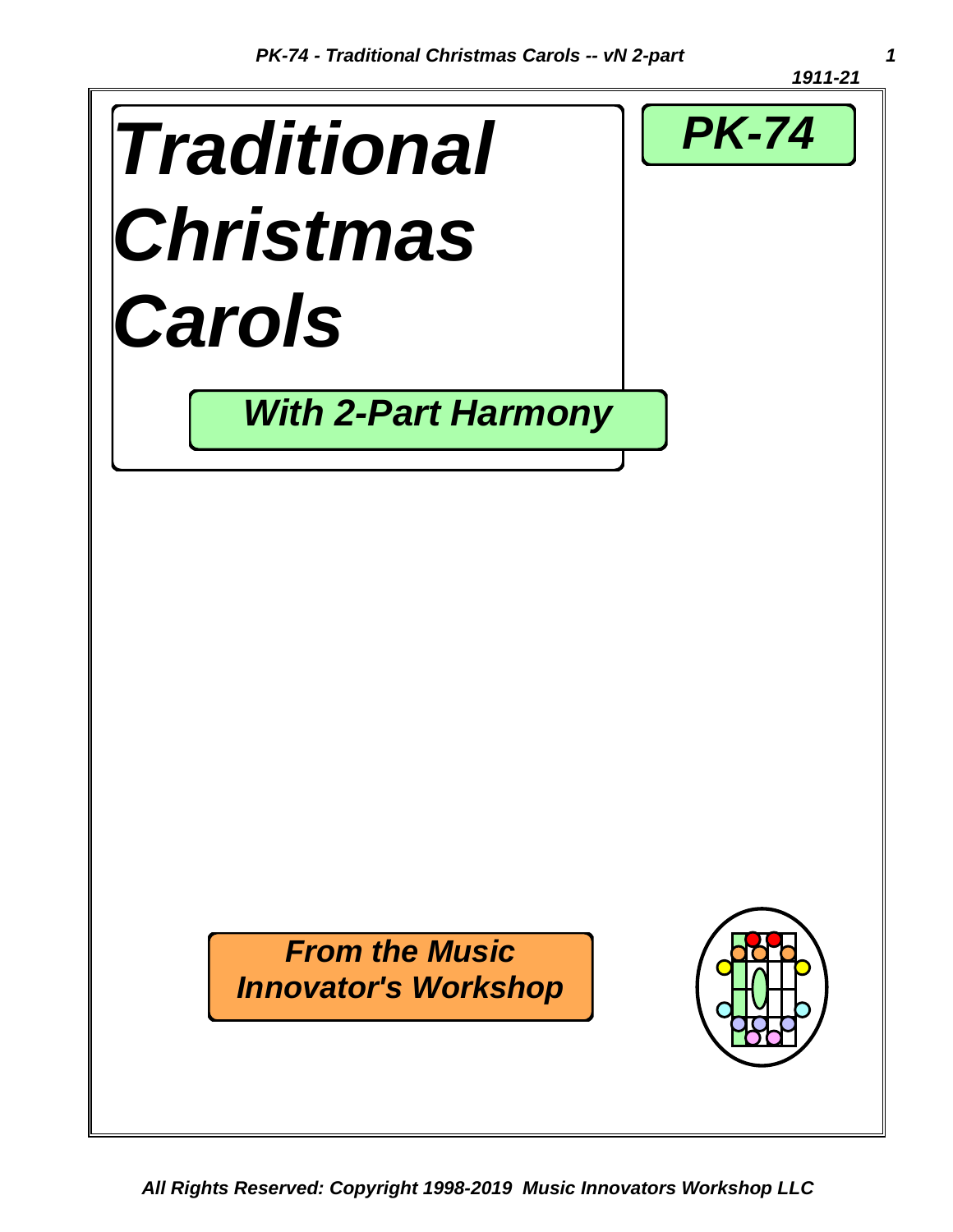*Page is Blank*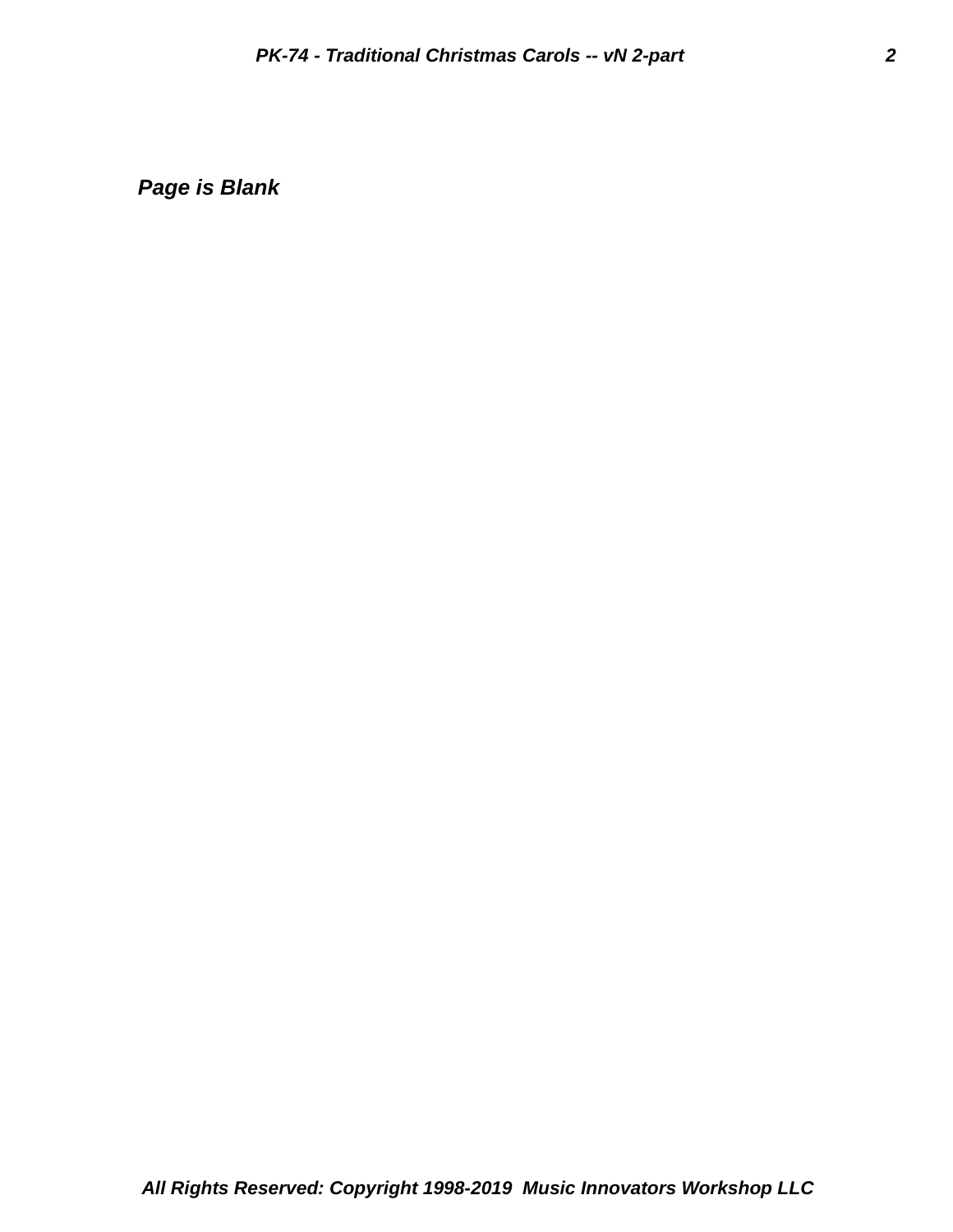*Contents*

| <b>Silent Night</b>                                                                                                   |                    |                                   |    |
|-----------------------------------------------------------------------------------------------------------------------|--------------------|-----------------------------------|----|
| Angels We Have Heard on High<br><b>The First Noel</b><br><b>God Rest Ye Marry Gentlemen</b><br>O Come All Ye Faithful | 6<br>8<br>10<br>12 |                                   |    |
|                                                                                                                       |                    | <b>O Little Town of Bethlehem</b> | 14 |

#### *Introduction*

*notes.) locations on the key map staff, just like all of the other them. (Of course, you can also find these keys by their these notes, think of the names of the keys as you play are more than a step away from the previous note. For NAMES of the white keys are shown in the notes that names of the keys in the songs in this unit, the LETTER NAMES of the keys on the keyboard. To focus on the help you become accustomed to working with the This special "N" key map version has been designed to*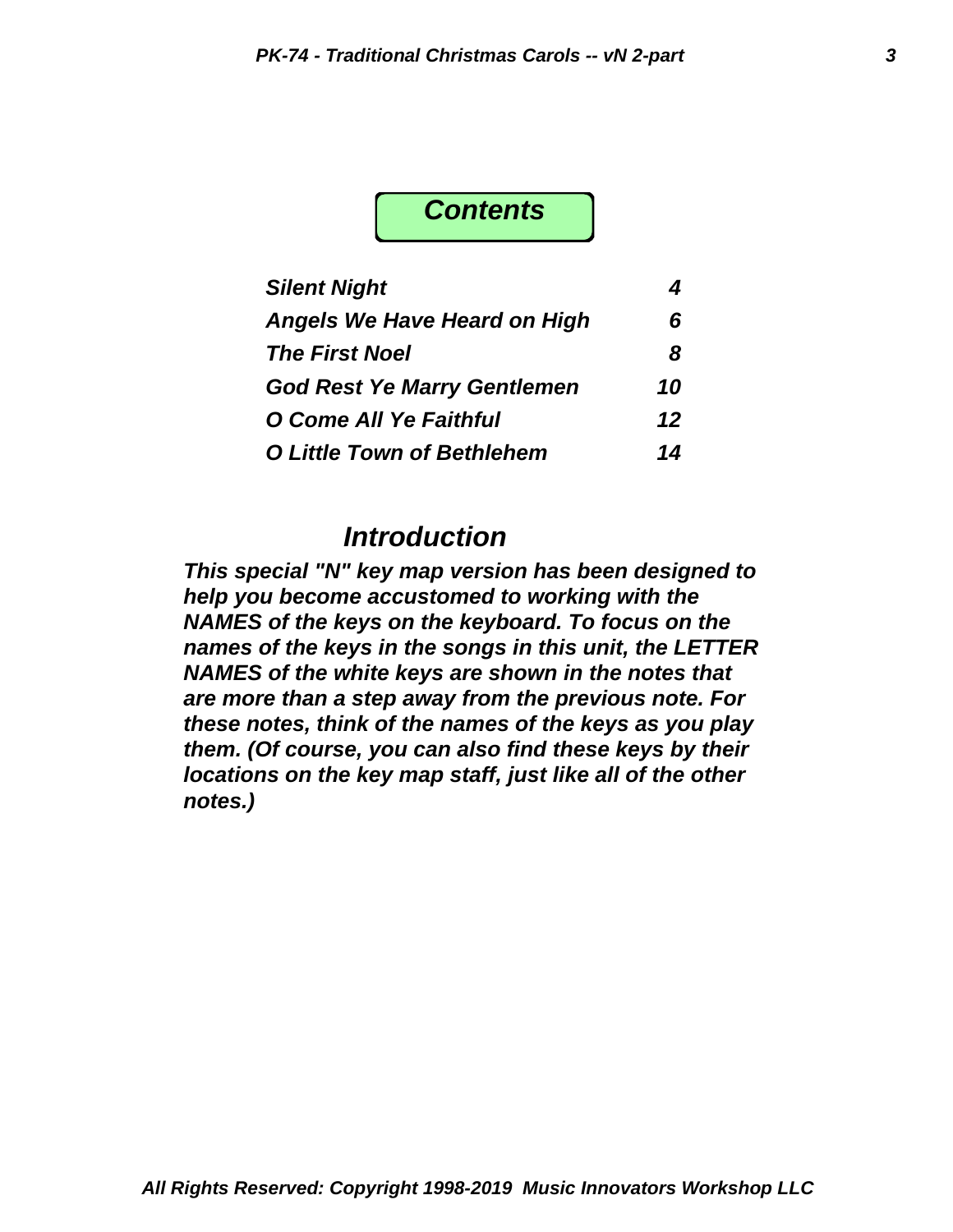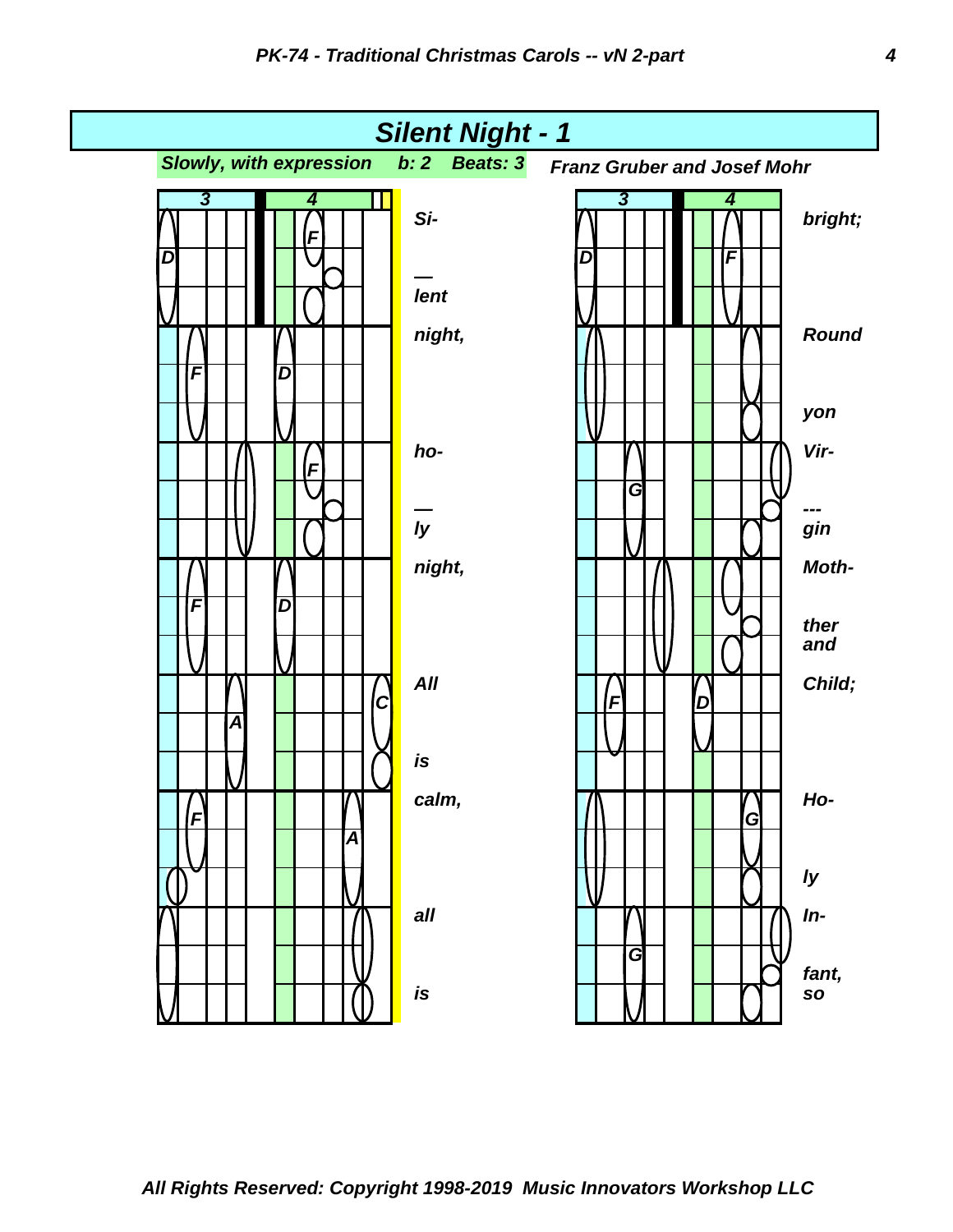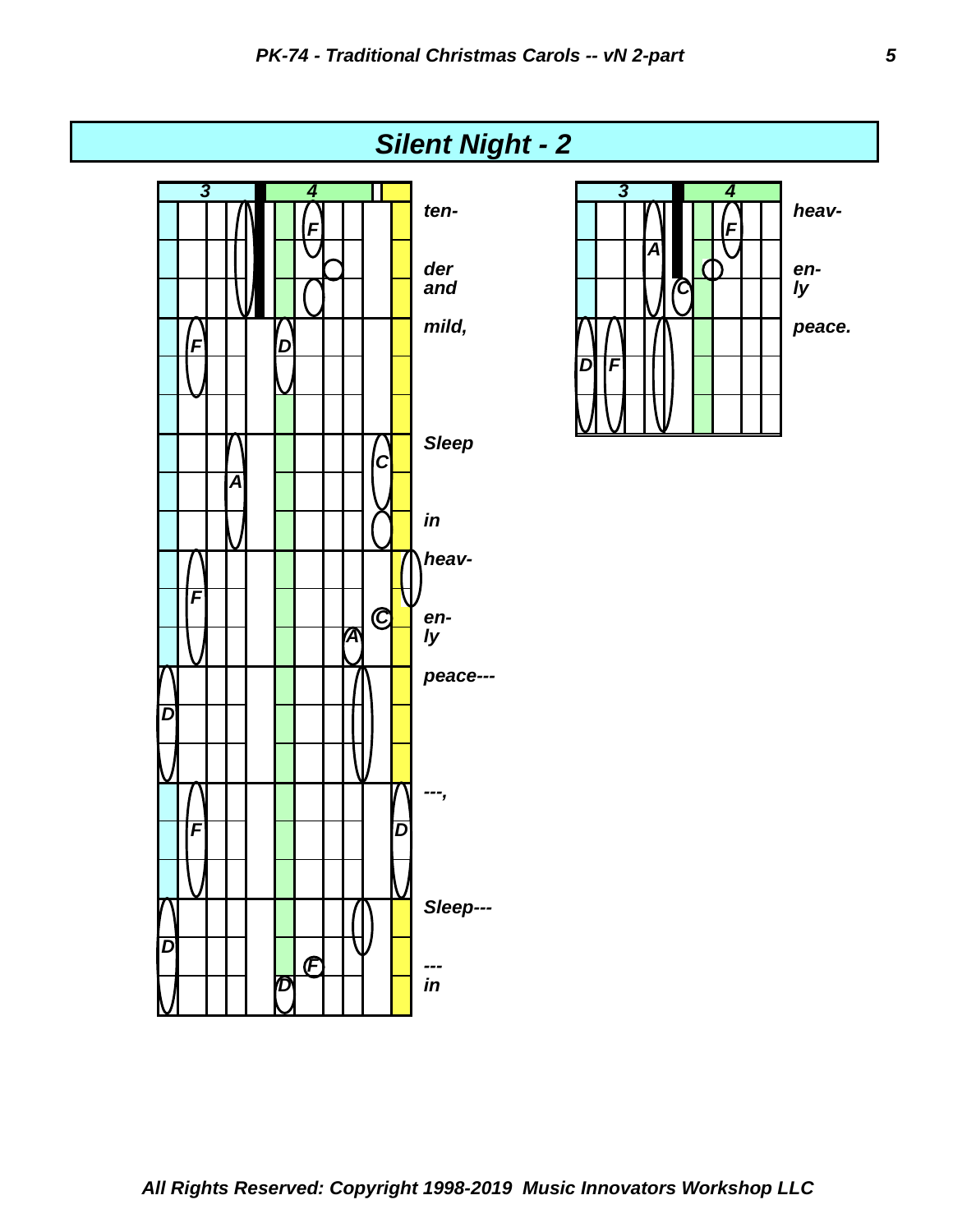# **Angels We Have Heard on High - 1**





All Rights Reserved: Copyright 1998-2019 Music Innovators Workshop LLC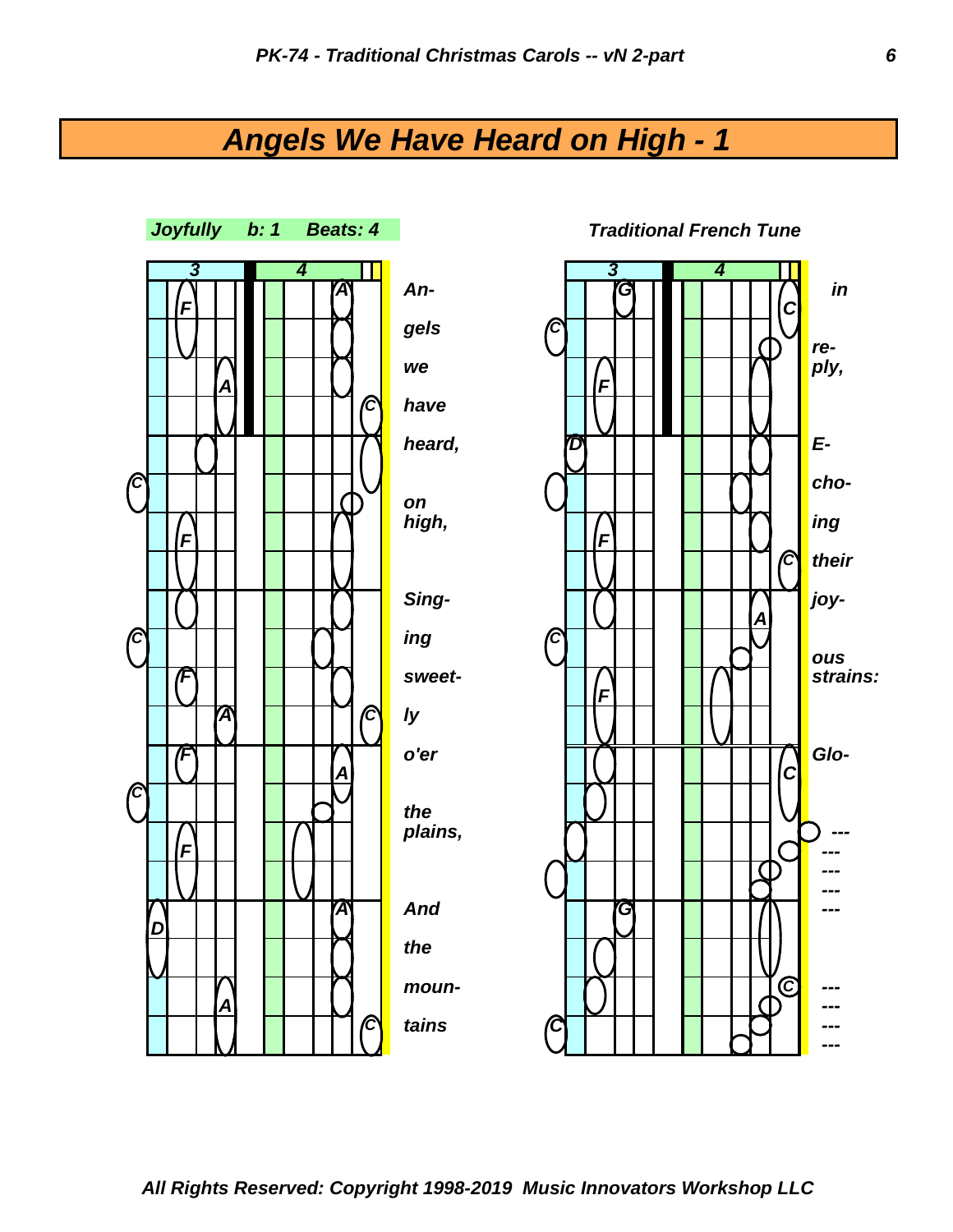**Angels We Have Heard on High - 2** 

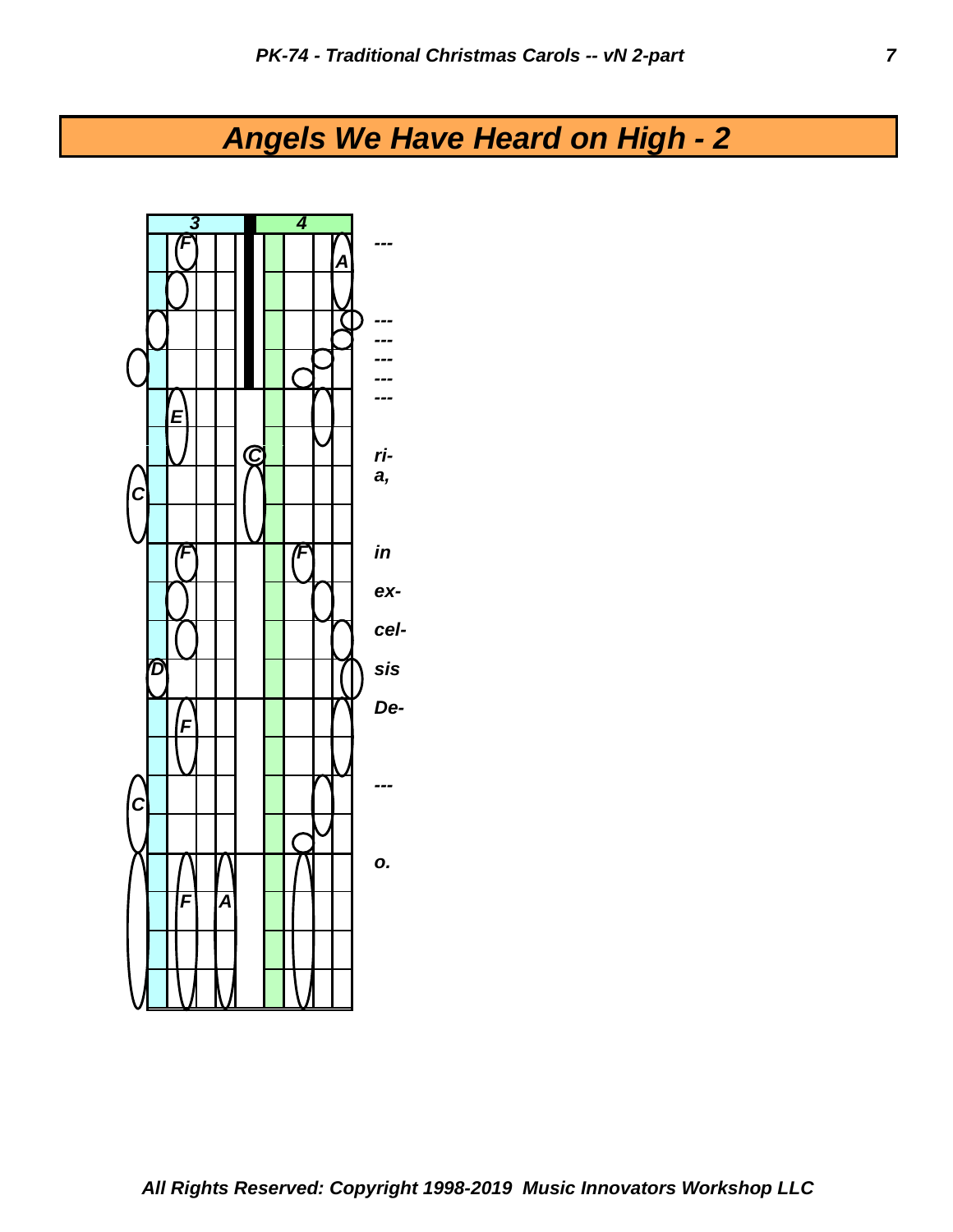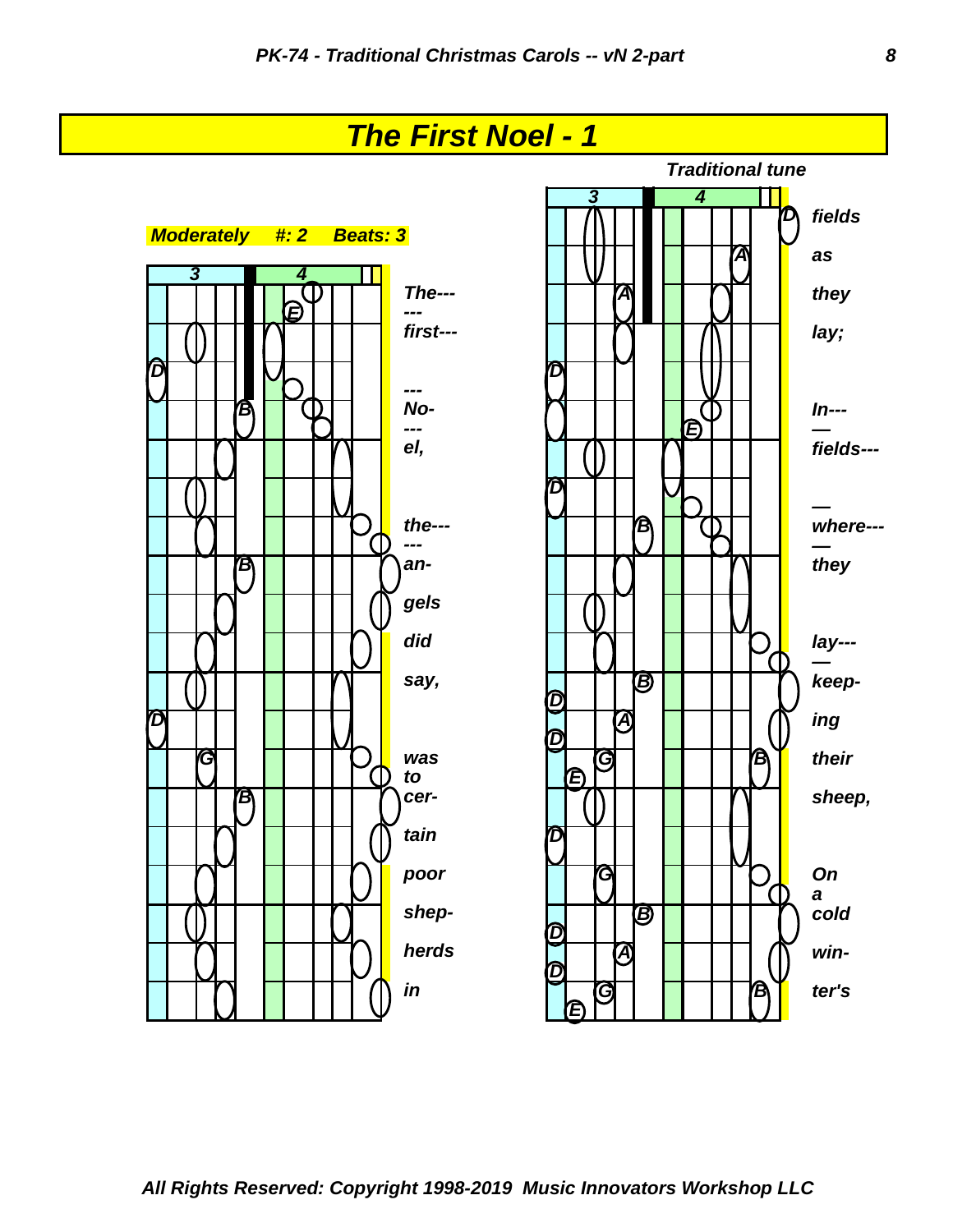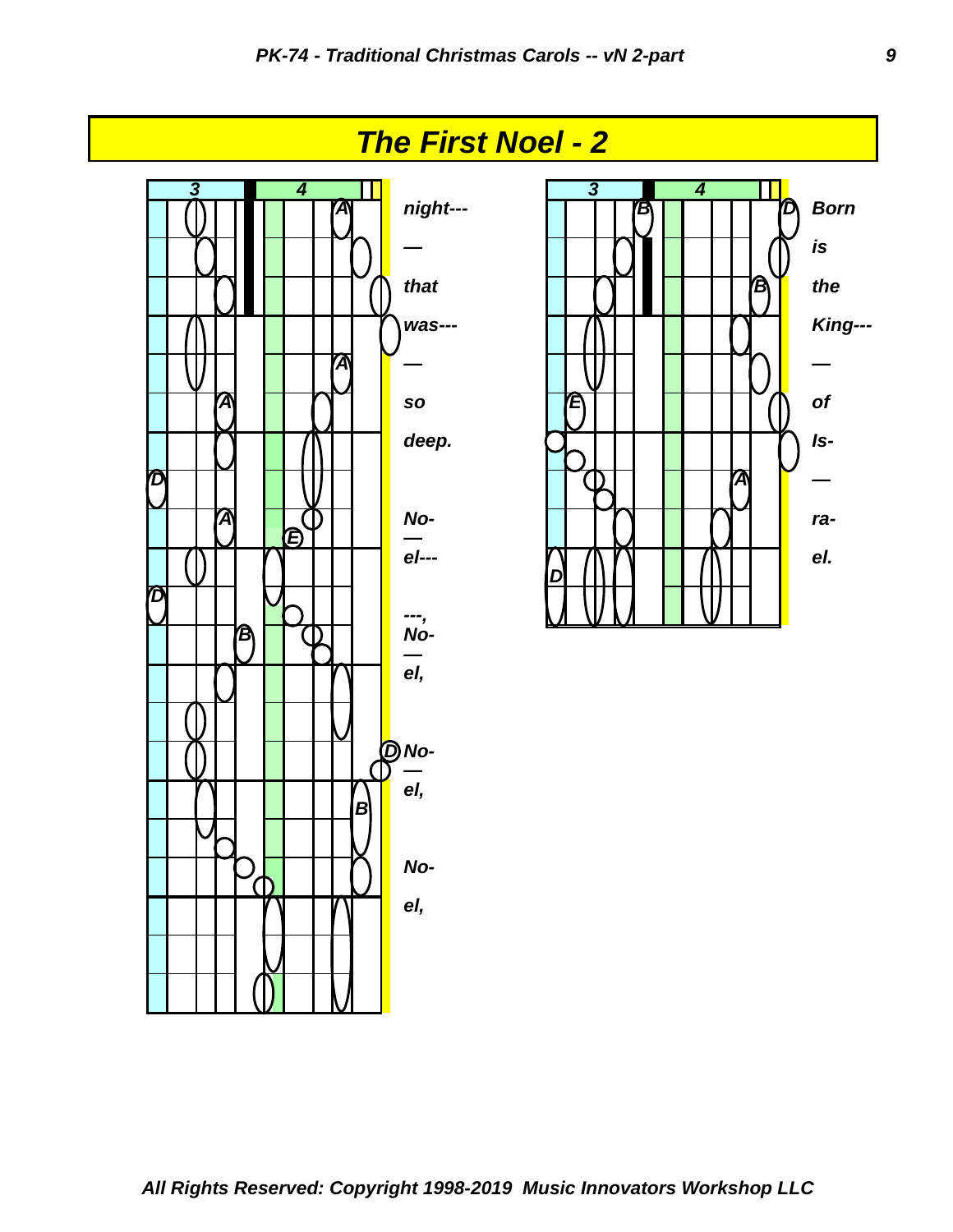*God Rest Ye Merry Gentlemen - 1*





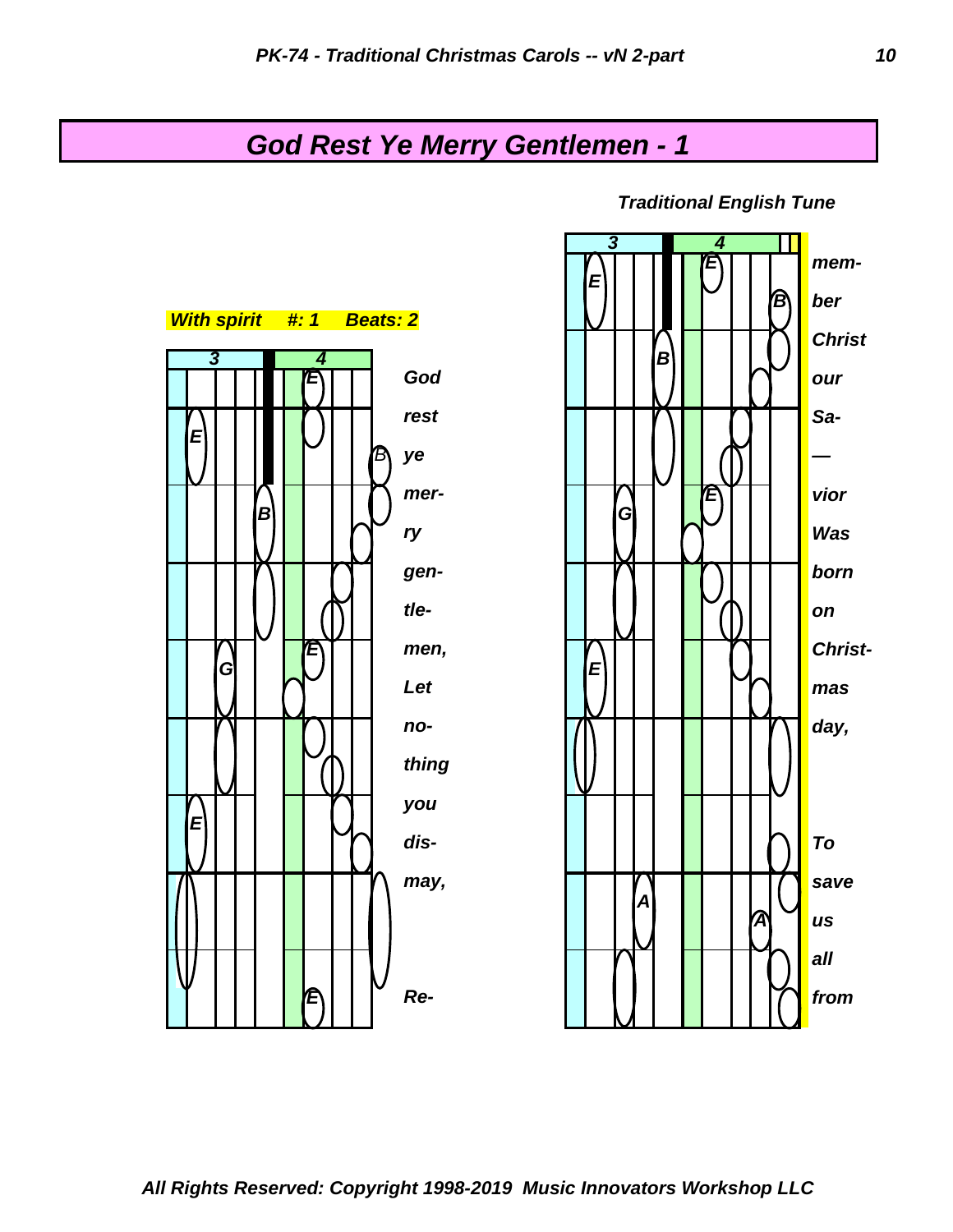### *God Rest Ye Merry Gentlemen - 2*





*All Rights Reserved: Copyright 1998-2019 Music Innovators Workshop LLC*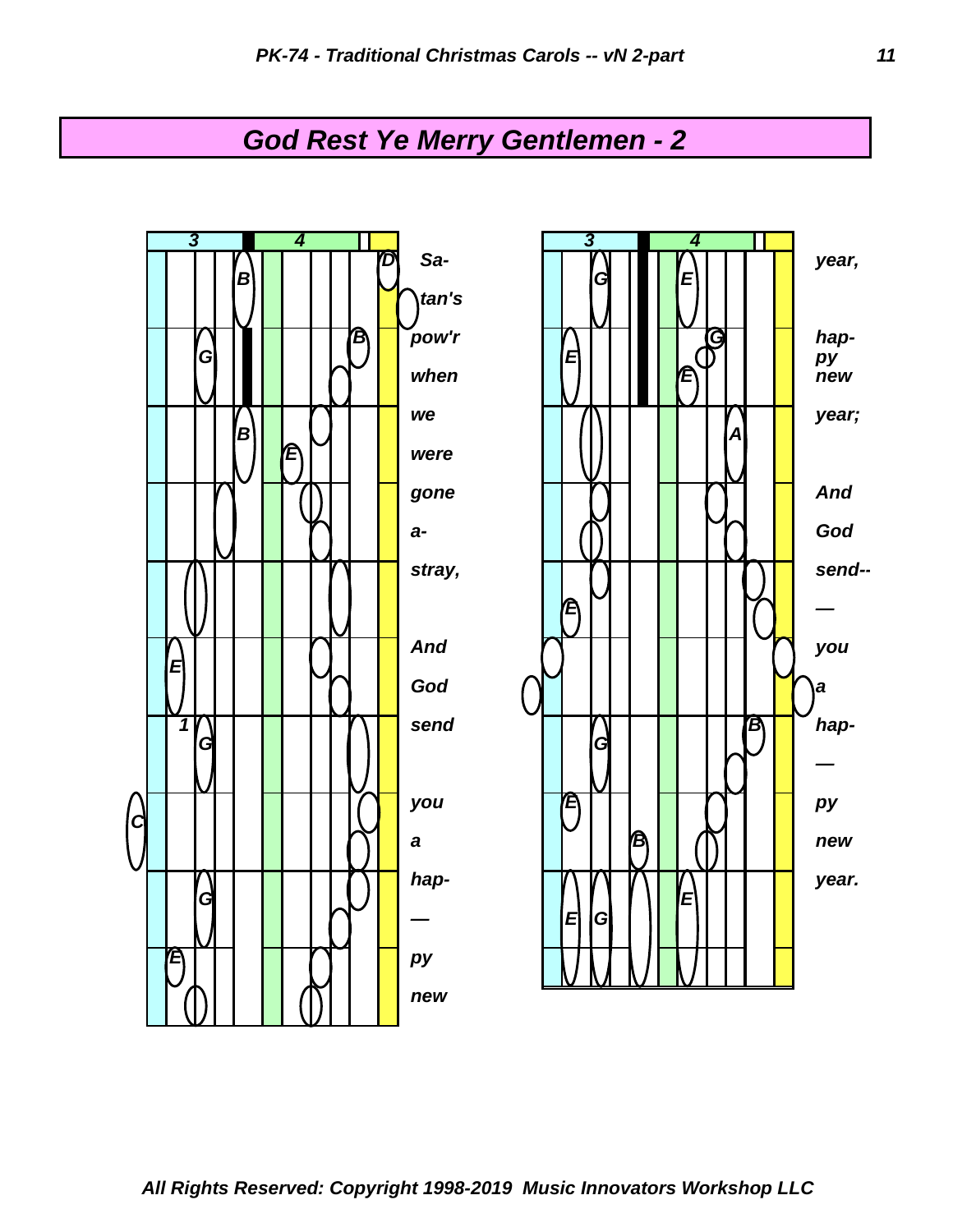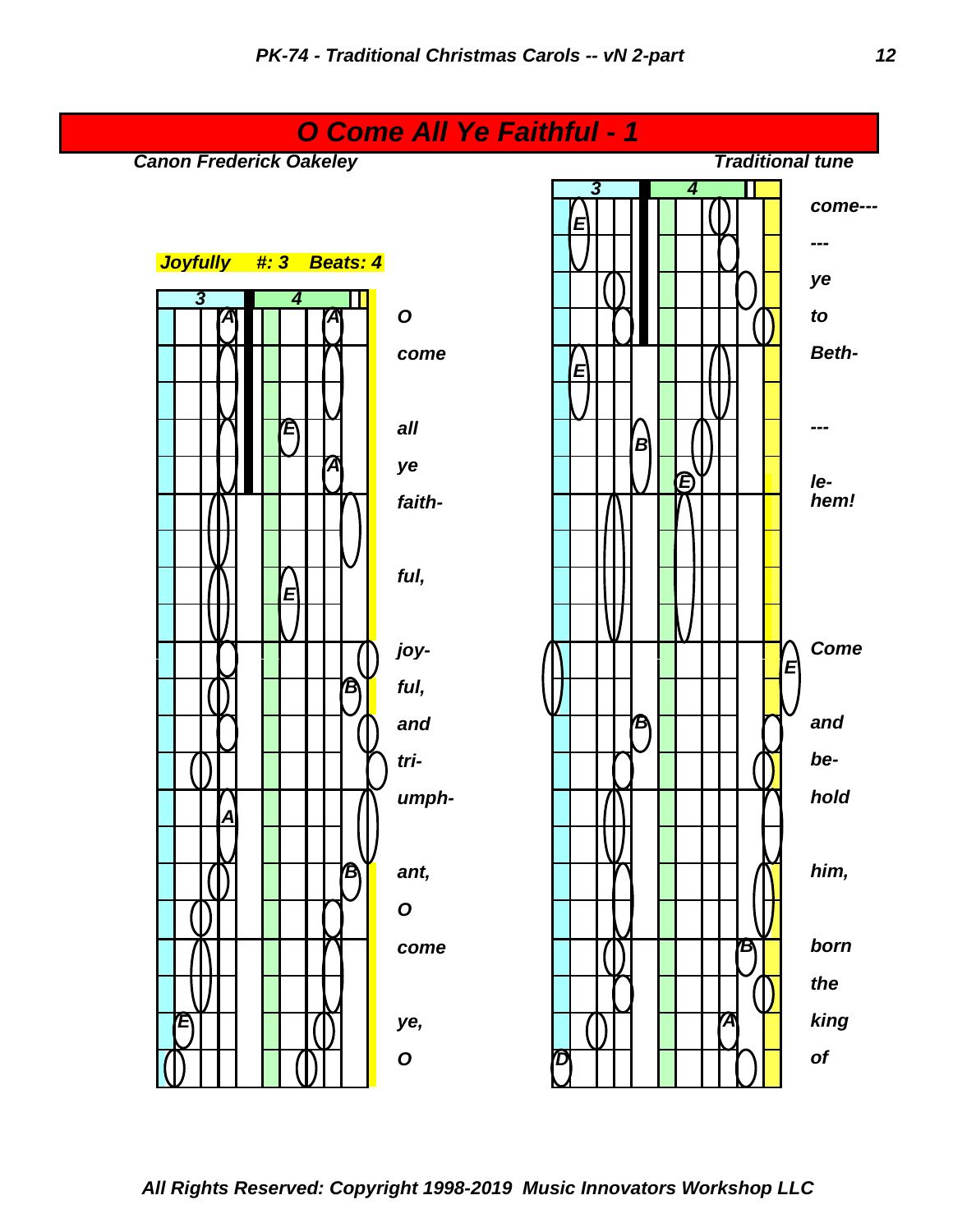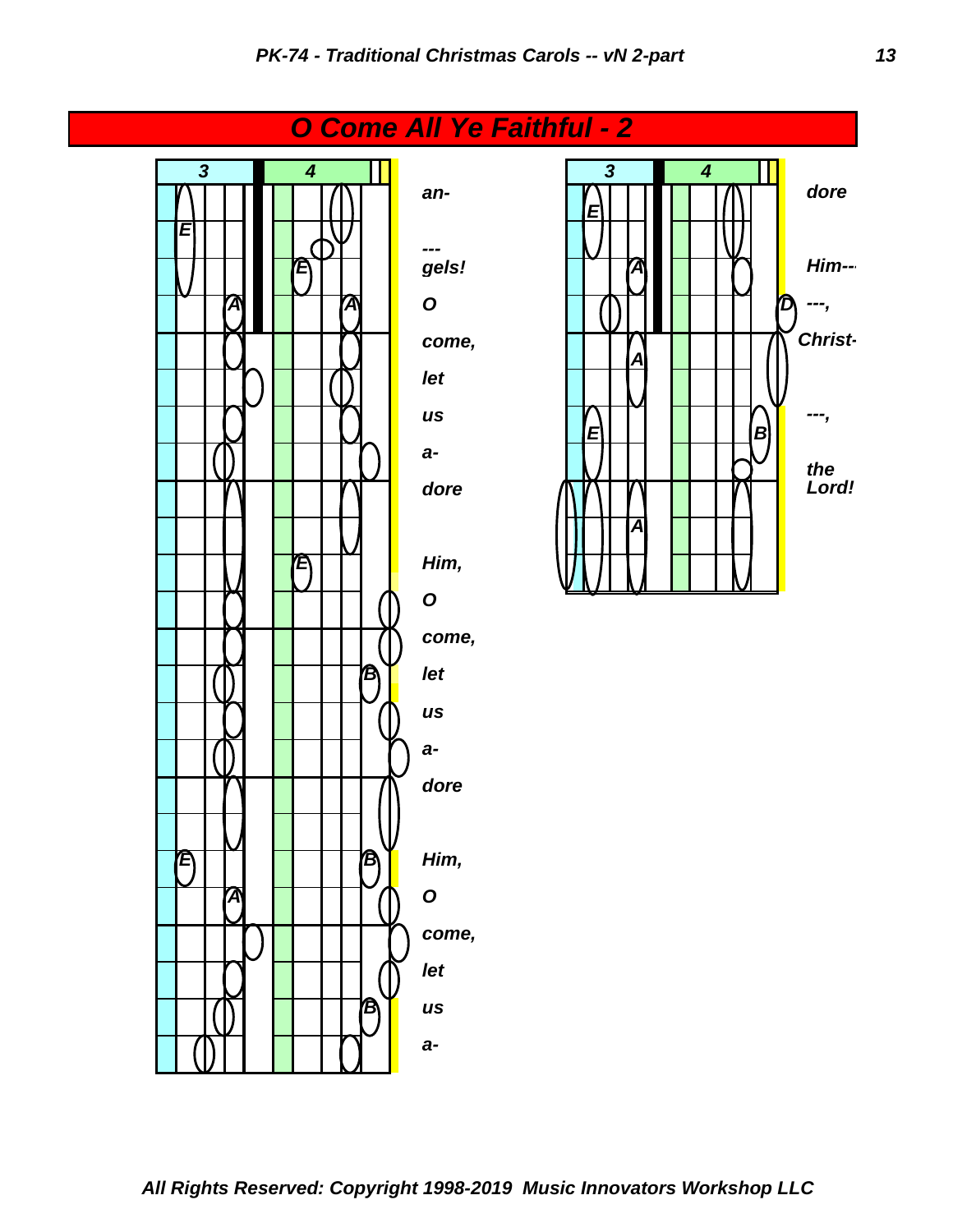# O Little Town of Bethlehem - 1

**Phillips Brooks** 



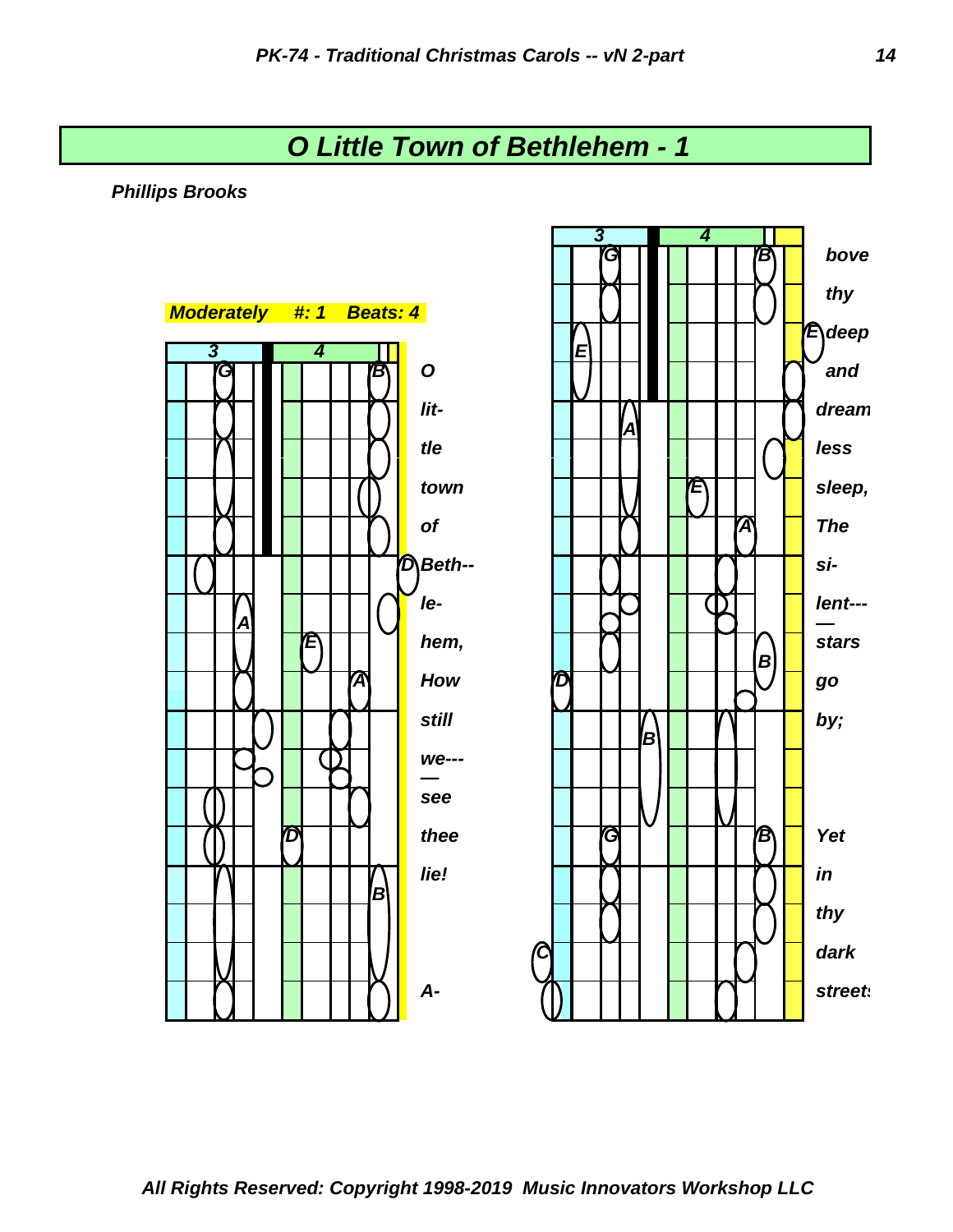# *O Little Town of Bethlehem - 2*